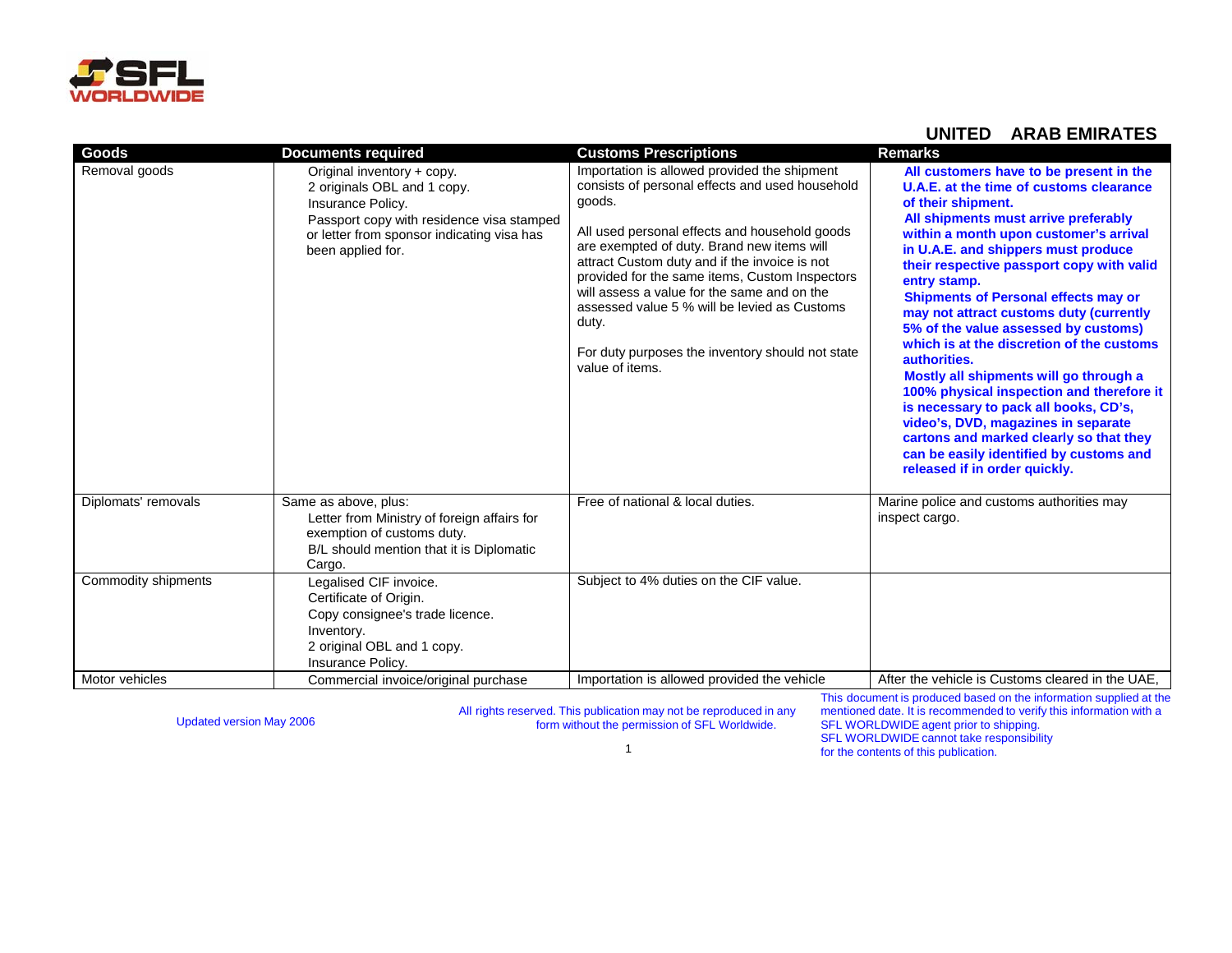

## **UNITED ARAB EMIRATES**

| <b>Goods</b>     | <b>Documents required</b>                                                                                                     | <b>Customs Prescriptions</b>                                                                                                                                                                                                                                                                                                                                                                                                    | <b>Remarks</b>                                                                                                                                                                                                                                                                                                                                                                                                                                                                                                                                                                                                                                                                                                                                                                                                                                                         |
|------------------|-------------------------------------------------------------------------------------------------------------------------------|---------------------------------------------------------------------------------------------------------------------------------------------------------------------------------------------------------------------------------------------------------------------------------------------------------------------------------------------------------------------------------------------------------------------------------|------------------------------------------------------------------------------------------------------------------------------------------------------------------------------------------------------------------------------------------------------------------------------------------------------------------------------------------------------------------------------------------------------------------------------------------------------------------------------------------------------------------------------------------------------------------------------------------------------------------------------------------------------------------------------------------------------------------------------------------------------------------------------------------------------------------------------------------------------------------------|
|                  | invoice.<br>2 original OBL and 1 copy.<br>Insurance policy.<br>Proof of ownership.<br>Consignee has to be present for customs | meets UAE specifications.<br>Vehicles new or used are subject to 4% duties<br>on CIF value.                                                                                                                                                                                                                                                                                                                                     | the Customs Authorities will issue a vehicle<br>clearance certificate which should be submitted<br>to the Local Traffic Authority to register the car in<br>the name of the Owner/Consignee only.                                                                                                                                                                                                                                                                                                                                                                                                                                                                                                                                                                                                                                                                      |
|                  | inspection.                                                                                                                   | B/L should specify engine n°, chassis n°, make,<br>model and colour.                                                                                                                                                                                                                                                                                                                                                            | Prior to exportation, the registration of the car<br>should be de-registered near the local traffic<br>authority.                                                                                                                                                                                                                                                                                                                                                                                                                                                                                                                                                                                                                                                                                                                                                      |
| Pets             | Health certificate.<br>AWB.                                                                                                   | If part of a removal, duty free entry.                                                                                                                                                                                                                                                                                                                                                                                          | The health certificate is to be obtained at the<br>originating station. This certificate should be sent<br>to the destination agent at least two to three<br>weeks prior to the actual sending of the pet to<br>the UAE. The certificate is valid for only seven<br>days. The destination agent should take the<br>same certificate to the Ministry of Agriculture and<br>Fisheries in UAE who will issue an Import<br>License for the same pet and that will be sent to<br>the origin agent to be handed over to the owner<br>of the pet. This original Import License along<br>with a copy of the Health Certificate should be<br>attached to the AWB accompanying the pet.<br>Prior to the export of a pet, a Health Certificate<br>should be obtained from a qualified and<br>registered Veterinary Doctor in UAE, which<br>needs to be presented to the airlines. |
| Prohibited items |                                                                                                                               | Weapons, firearms (real or ornamental),<br>ammunition, fire crackers, swords, daggers,<br>spears, etc, military uniform or equipment,<br>alcohol, narcotics of all kinds even poppy seeds<br>and flowers, leaves etc, banned drugs and<br>medicines, medicines in large quantities even<br>obtained under prescription and for the<br>consignee's own use, radio transmitter or<br>communication equipment, statues and figures | If any of these items is found in the shipment<br>during the inspection by the UAE Customs, the<br>same will be confiscated and in some cases.<br>explanation will be asked from the consignees<br>and severe punishment will be imposed<br>including fine imprisonment.                                                                                                                                                                                                                                                                                                                                                                                                                                                                                                                                                                                               |

Updated version May 2006 **All rights reserved. This publication may not be reproduced in any form** without the permission of SFL Worldwide.

This document is produced based on the information supplied at the mentioned date. It is recommended to verify this information with a SFL WORLDWIDE agent prior to shipping. SFL WORLDWIDE cannot take responsibility for the contents of this publication.